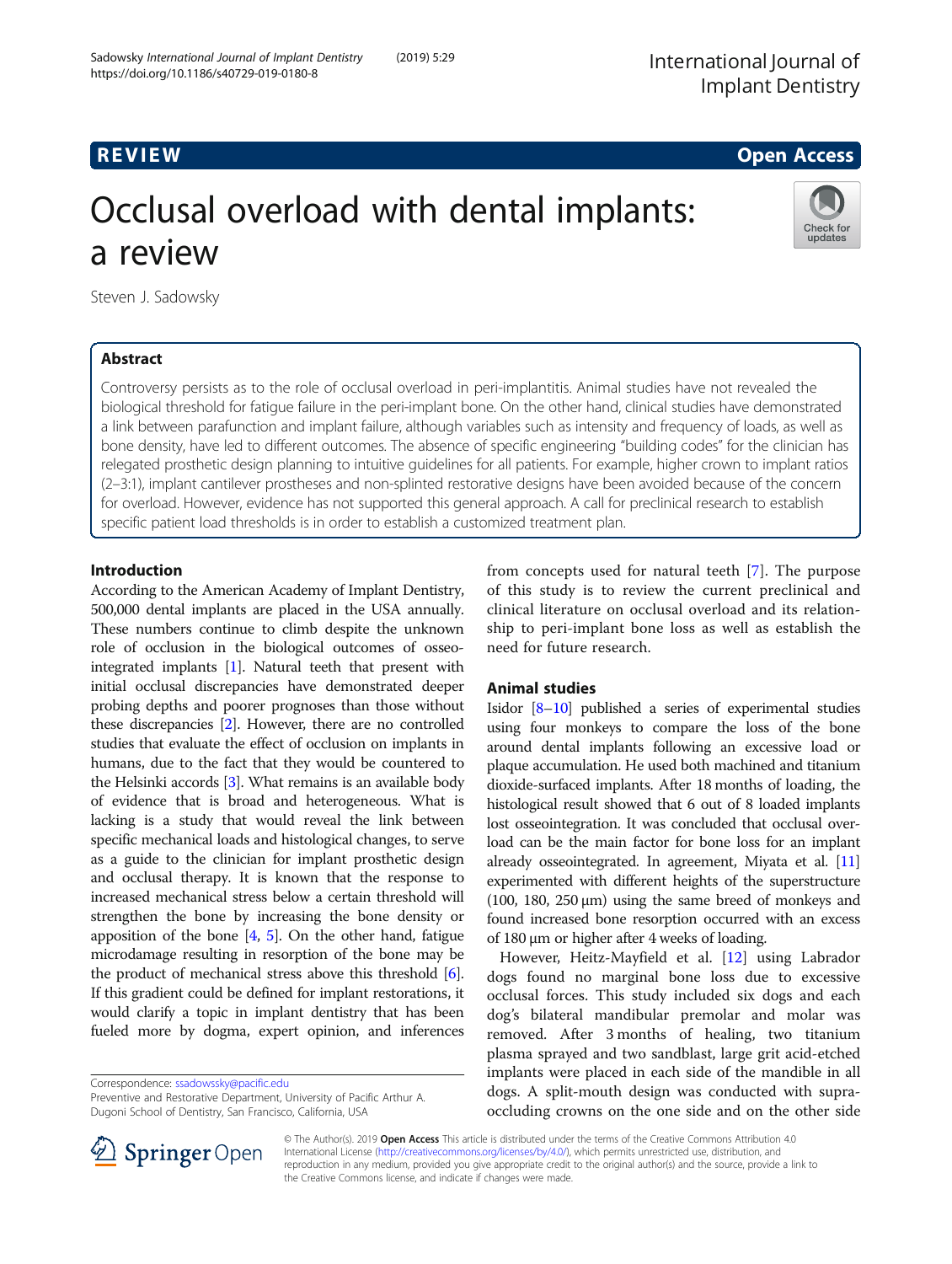unloaded. Plaque control was performed on all implants throughout the experimental time. After 8 months of loading, histology revealed that mineralized bone in contact with the control and test surfaces was not statistically disparate, 72.6% and 73.9%, respectively.

Similar findings were reported by Kozlovsky et al. [[13](#page-3-0)], who performed a split-mouth design on Beagle dogs, placing prosthetic abutments on implants, either in supraocclusion or infraocclusion. They found no loss of osseointegration or marginal bone loss with non-inflamed, occlusally overloaded prostheses on dental implants. In fact, the authors demonstrated, in the absence of inflammation, there was an increase in the bone to implant contact when overloading the implants.

As is apparent, there are conflicting data in these experimental studies which can be attributed to confounding variables such as differences in experimental design, occlusal overload, and bone quality. Lateral forces applied on the implant prostheses in dogs could only be simulated by artificially created cusp inclines of different types as dogs are unable to perform lateral movements. Some researchers created a lateral displacement on the supra-occluding cusp where others created premature contact in centric occlusion. Finally, different regimens of oral hygiene were used and certainly could not preclude the presence of peri-implant inflammation.

Despite the conflicting evidence, two conclusions have been drawn [\[7](#page-3-0)]. Precipitous bone loss from overloading has been shown in a few investigations, but the majority of the more recent animal studies has not replicated these findings. Total loss of osseointegration of an integrated implant appears possible when the applied force exceeds the biological threshold, but this limit is currently unknown, and contingent on the bone quality and possibly the level of inflammation. While it is difficult to quantify the magnitude and direction of naturally occurring occlusal forces, a number of clinical studies may offer clues to appropriate implant/prosthetic treatment planning to minimize peri-implant disease and point to future research.

### Clinical studies

#### Bruxism

Twenty percent to 35.9% of patients may generate forces of such magnitude to cause microfracture of the bone around dental implants with concomitant bone loss and implant failure due to bruxism [\[14](#page-3-0)–[18](#page-3-0)]. Of note, statistical mediating factors are implant length, diameter, and surface as well as bone quantity D vs. A (Bone quantity relates to the bone volume present. Division A is the height of the bone more than 10 mm. Division B is more than 10 mm in height, but the width at the crest is 2.5–5 mm. Division C is less than 10 mm in height and width atrophied to less than 2.5 mm. Division D is severely deficient bone. Both Division C and D will require augmentation procedures) and bone quality 4 in relation to 1 (Bone quality relates to density present. Type 1 dense bone provides great cortical anchorage but limited vascularity. Type 2 bone is the best bone for osseointegration. Type 3 and 4 bone have soft bone textures with the least success of implant integration in type 4 bone) using Lekholm and Zarb classification [[15](#page-3-0)]. However, given a population of 98 bruxers and matched non-bruxers, considering these variables, the odds ratio of implant failure has been shown to be 2.71 in relation to non-bruxers [[16](#page-3-0)]. Furthermore, Chitumalla et al. [[19\]](#page-3-0) in a recent 5-year retrospective study reported a survival rate of dental implants with bruxism habit was 90% after 1 year, 87% after 2 years, 85% after 3 years, 75% after 4 years, and 72% after 5 years. Other investigators have corroborated the link between parafunction and implant failure [\[20,](#page-3-0) [21](#page-3-0)]. This underscores the link between occlusal overload and peri-implant disease and ultimately failure. It is likely that forces applied to implants during bruxism are even higher than those exerted onto natural teeth due to the decreased proprioception of implants. The periodontal ligament of natural teeth provides the central nerve system with feedback for sensory and motor control vs. the implant having feedback from only distant mechanoreceptors and therefore lowers tactile sensitivity (8-fold!) [\[22\]](#page-3-0). Another reason is that without a periodontal ligament, implant occlusal loads are directly transferred to the bone leading to higher forces to the supporting structure surrounding implants and risk for bony microfracture (peri-implantitis), compared to natural teeth.

In order to measure bite forces, the most widely accepted recording device is the strain gauge bite force transducer [\[23](#page-3-0)–[28\]](#page-4-0). Mean bite force measurements in bruxers have been shown to be 827 N with a standard deviation of  $620 \text{ N}$  [\[29](#page-4-0)]. Bruxers generate both an increased magnitude of force and a higher frequency of tooth contact than non-bruxers [\[30\]](#page-4-0). Nishigawa et al. [[31\]](#page-4-0) found that 790 N of force was on average generated during bruxism and a mean duration of 7.1 s. Normal masticatory loads have been described as being brief in nature  $(0.23 \text{ to } 0.3 \text{ contacts/s})$  at 1 to  $2 \text{ Hz}$  for a total period of approximately 9 to 17 min per day [[32\]](#page-4-0). Pathologic overloading may also occur as a result of duration of contact. This can magnify loads and stress leading to strain gradients exceeding the physiologic tolerance threshold of the bone, causing microfractures at the bone-implant interface. While repeated single high loads can lead to failure and cause microfractures within the bone tissue, continuous application of low loads may also lead to fatigue failure [[33](#page-4-0)]. The mineralized bone matrix has a mechanical and biologic "memory" for previous stimuli [\[34\]](#page-4-0).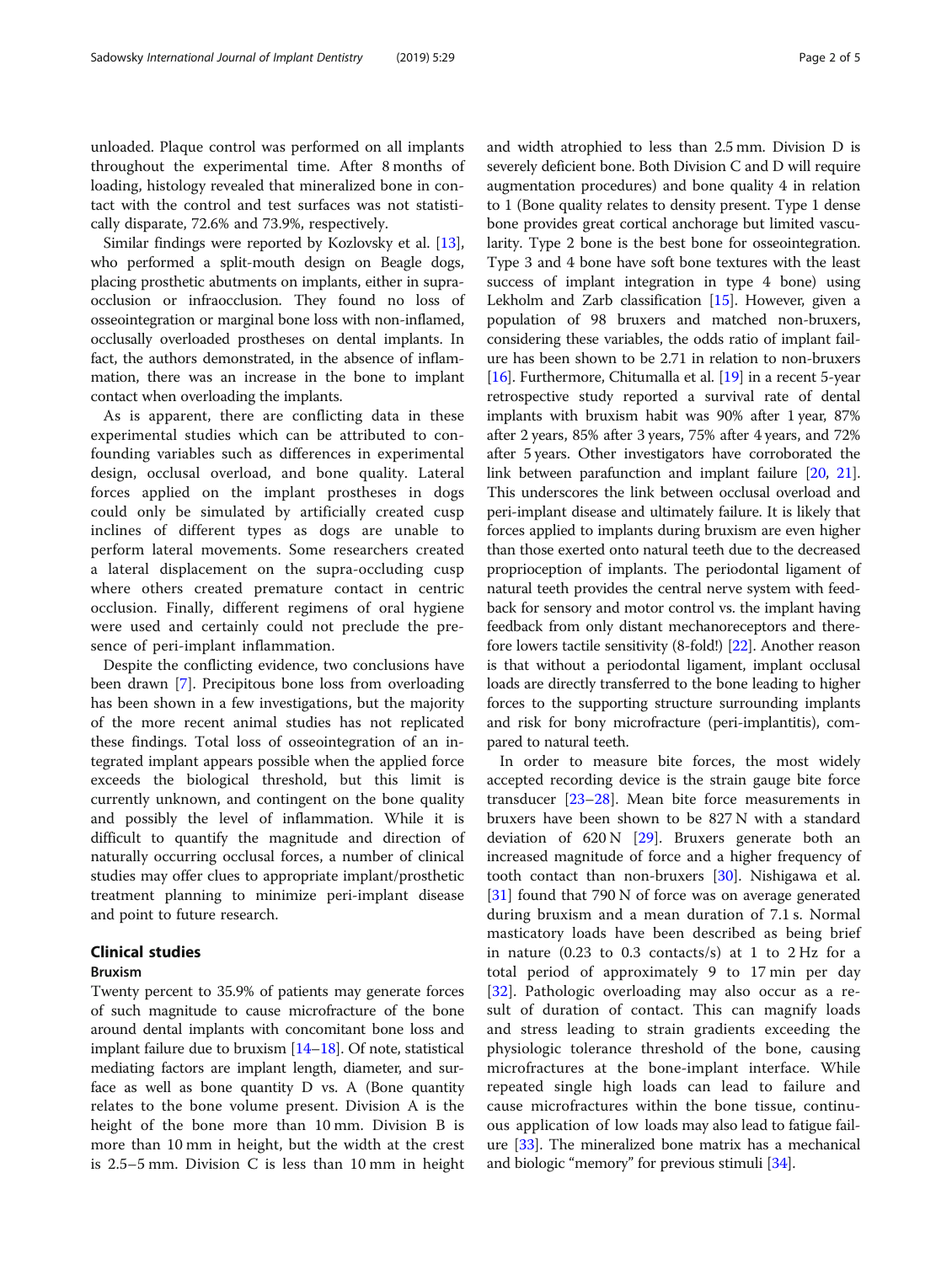A microstrain level that is over 4000 is commonly indexed as the threshold for bone fatigue failure [\[35](#page-4-0)]. This ceiling varies in accordance with high or low cancellous bone density models with former achieving higher maximums. A high-density cancellous bone (850 Hounsfield units) and a low-density cancellous bone (150 Hounsfield units) would be categorized as type 1 and 4 quality bone, respectively [[36,](#page-4-0) [37](#page-4-0)]. At the same time, intermittent bouts of 1000 to 3000 microstrains have shown to have a stimulating, anabolic effect on bone mass [\[38](#page-4-0)] . This has been explained by Frost [\[39](#page-4-0)]. He has identified osteocytes as an important part of the cellular machinery of bone functional adaptation. When the strain stimulus surpasses the homeostatic regulatory mechanism threshold, but is below the bone fatigue failure, tissue level strains lead to fluid flow-mediated osteocyte and dendrite perturbation and release of anabolic factors. In turn, osteoblasts are recruited and the bone is subsequently formed primarily on trabecular and periosteal surfaces—effectively increasing whole bone strength [\[40\]](#page-4-0).

#### Crown to implant ratio

An example of this phenomenon is demonstrated with implants that have a crown to implant ratios of greater than 1 to 1. A number of investigators reported counterintuitive results when high clinical crown to implant ratios (2–3 C/I ratio) did not have the expected catabolic result, but instead caused an anabolic change in the bone [\[41](#page-4-0)–[44\]](#page-4-0). The use of short implants when there is a significant interocclusal distance has similarly been successful, even when compared to longer implants with bone augmentation [[45](#page-4-0)–[47](#page-4-0)]. It also offers a methodological pathway to look at relative force/field units in the anabolic/catabolic bone continuum and its tipping point for peri-implantitis.

#### Implant cantilever prostheses

Another implant prosthetic design that has been assumed to cause occlusal overload is the cantilever prosthesis. However, systematic reviews and meta-analyses as well as long-term follow-up studies of cantilevers in the partially edentulous patients have demonstrated similar marginal bone levels as the fixed dental prostheses without a cantilever [[48](#page-4-0)–[53\]](#page-4-0). This is irrespective of the use of a mesial or distal cantilever [\[54\]](#page-4-0). However, there are limits dictated by the design of the cantilever.

Non-axial forces on natural teeth are mediated through the tensile loading of the principal fibers of the periodontal ligament (PDL), and the occlusal load is transmitted to the surrounding bone [[55\]](#page-4-0). Non-axial loads as in balancing interferences on the teeth have been associated with the significant interproximal bone loss [[31\]](#page-4-0). With implants, the load is transferred directly from the implant to surrounding bone through the ankylosed root analog and adverse effects have not been found to be as pronounced during non-axial loading [[56\]](#page-4-0). However, there are thresholds of non-axial forces that have been shown to cause crestal bone loss around implants. Duyck et al. [[57\]](#page-4-0) have shown that a transverse force of 14.7 N applied on a distance of 50 mm from the top of the implant results in a bending moment of 73.5 Ncm when repeated with 2520 cycles at a frequency of 1 Hz causes crater like defects lateral to the osseointegrated implants. This may offer a threshold to explain why fixed dental prostheses that are designed with cantilever arms  $\geq 8$  mm have demonstrated marginal bone loss, leading to peri-implantitis  $[58]$  $[58]$ .

#### Splinting

The use of splinting to decrease force magnitudes on implant restorations and thereby protect against occlusal overload leading to marginal bone loss continues to be controversial. Vigolo et al. [[59\]](#page-4-0) conducted a 10-year splitmouth design on 44 patients with splinted and nonsplinted implant restorations on the right and left maxillary posterior quadrant, respectively. He found no difference in crestal bone loss, despite that 17% of the implants were placed in bone quality type IV. However, notable to the patient cohort profile was the absence of any bruxers. Naert et al. [\[60\]](#page-4-0) treated a larger population with 644 implants. Two hundred thirty-five were restored with single crowns and 409 with a splinted prosthesis. After a 16-year follow-up, 95.8% of all restorations survived. Statistical analysis showed no significant difference in hazard rate between implant-supported single crowns and those splinted by means of fixed prostheses. It was also shown that neither restoration design, jaw site nor implant position (anterior or posterior) had a significant effect on bone loss [[61](#page-4-0)]. Despite the fact that patients were widely accepted for treatment, no data were reported on the number of bruxers. While recommendations have been made to splint crowns in patients with parafunction [[62](#page-4-0), [63](#page-4-0)], no clinical or histological evidence has demonstrated marginal bone response advantages.

#### **Discussion**

Treatment planning implant-prosthetic rehabilitation should be dependent on a biomechanical algorithm customized for each patient. Given the lack of a definitive load-bearing analysis for bone supporting implants, an empirical or intuitive dogma, based on a tooth model, has proliferated in the clinical amphitheater. This has led to a penchant for invasive and costly procedures rather than more minimally invasive approaches. While short implants (even with high crown to implant ratios) can successfully override augmentation procedures, and implant cantilevers can dependably reduce surgical exposure as well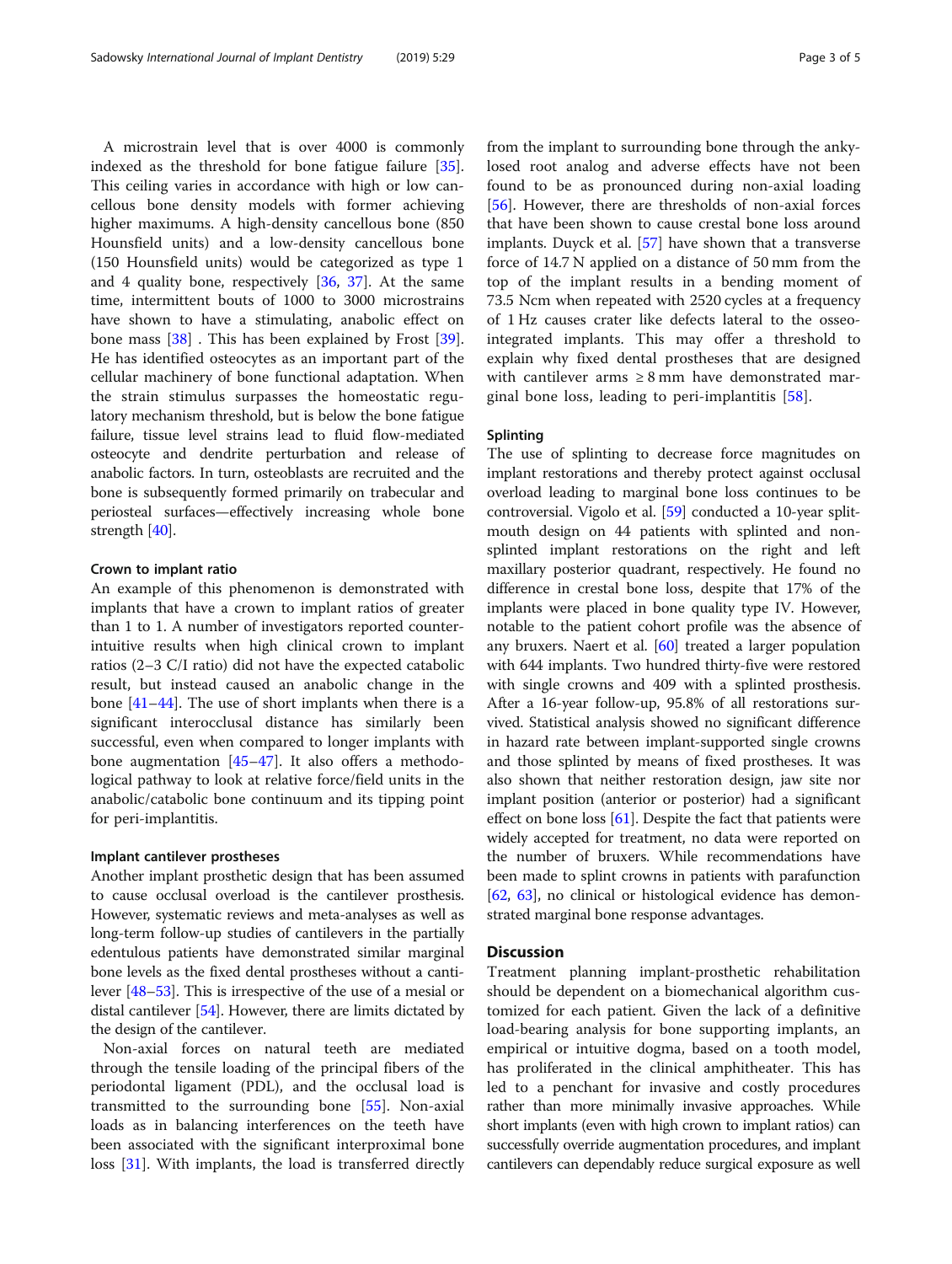<span id="page-3-0"></span>as soft tissue problems, and splinting may not be necessary to maintain the marginal bone level; biases against short implants, implant cantilevers, and non-splinted units are replete and are not evidence-based. Despite this so-called safe approach to implant treatment planning, peri-implantitis is on the rise. Understanding the role that mechanical stress and strain play in periimplant bone loss may change the tooth model as a guide for implant prosthetic designs and assist in explaining why peri-implantitis has been so prevalent.

This study is limited by the non-systematic nature of its review. However, there are no randomized or prospective human trials on occlusal overload due to the ethical concerns in such methodologies. The way forward will be in designing and conducting overload conditions in preclinical experiments and using finite element analyses to identify thresholds of bone microstrain for assessing safe implant/prosthetic designs for our patients.

#### Summary

When the best available evidence is lacking in directing clinicians in their treatment planning decisions with implant restorations, a basic science approach can offer clarity. The relationship between mechanical loading and biologic consequences on bone response has been established, but specific thresholds have not been correlated to prosthetic design and occlusal scheme guidelines. The high ceiling of implant survival has clouded the importance of dissecting why some implants fail. It has been sobering, however, to note that as high as 20% of all implant patients experience peri-implantitis, while the impact of occlusal overload remains unknown.

Acknowledgements None

#### Author's contributions

The author read and approved the final manuscript.

#### Funding

N/A.

Availability of data and materials N/A.

Ethics approval and consent to participate N/A.

Consent for publication N/A.

#### Competing interests

Steven J. Sadowsky declares that he has no competing interests.

Received: 28 March 2019 Accepted: 17 June 2019 Published online: 23 July 2019

#### References

Taylor TD, Wiens J, Carr A. Evidence-based considerations for removable prosthodontic and dental implant occlusion: a literature review. J Prosthet Dent. 2005;94(6):555–60.

- 2. Nunn ME, Harrel SK. The effect of occlusal discrepancies on periodontitis. I. Relationship of initial occlusal discrepancies to initial clinical parameters. J Periodontol. 2001;72(4):485–94.
- 3. Graves CV, Harrel SK, Rossmann JA, et al. The role of occlusion in the dental implant and peri-implant condition: a review. Open Dent J. 2016;10:594–601.
- 4. Frost HM. A 2003 update of bone physiology and Wolff's law for clinicians. Angle Orthod. 2004;74(1):3–15.
- 5. Frost HM. Wolff's law and bone's structural adaptations to mechanical usage: an overview for clinicians. Angle Orthod. 1994;64(3):175–88.
- 6. Isidor F. Influence of forces on peri-implant bone. Clin Oral Implants Res. 2006;17(Suppl 2):8–18.
- 7. Chang M, Chronopoulos V, Mattheos N. Impact of excessive occlusal load on successfully-osseointegrated dental implants: a literature review. J Investig Clin Dent. 2013;4(3):142–50.
- 8. Isidor F. Loss of osseointegration caused by occlusal load of oral implants. A clinical and radiographic study in monkeys. Clin Oral Implants Res. 1996;7(2):143–52.
- 9. Isidor F. Histological evaluation of peri-implant bone at implants subjected to occlusal overload or plaque accumulation. Clin Oral Implants Res. 1997;8(1):1–9.
- 10. Isidor F. Clinical probing and radiographic assessment in relation to the histologic bone level at oral implants in monkeys. Clin Oral Implants Res. 1997;8(4):255–64.
- 11. Miyata T, Kobayashi Y, Araki H, Ohto T, Shin K. The influence of controlled occlusal overload on peri-implant tissue. Part 3: a histologic study in monkeys. Int J Oral Maxillofac Implants. 2000;15(3):425–31.
- 12. Heitz-Mayfield LJ, Schmid B, Weigel C, et al. Does excessive occlusal load affect osseointegration? An experimental study in the dog. Clin Oral Implants Res. 2004;15(3):259–68.
- 13. Kozlovsky A, Tal H, Laufer BZ, et al. Impact of implant overloading on the peri-implant bone in inflamed and non-inflamed peri-implant mucosa. Clin Oral Implants Res. 2007;18(5):601–10.
- 14. Glaros AG. Incidence of diurnal and nocturnal bruxism. J Prosthet Dent. 1981;45(5):545–9.
- 15. Chrcanovic BR, Kisch J, Albrektsson T, Wennerberg A. Bruxism and dental implant failures: a multilevel mixed effects parametric survival analysis approach. J Oral Rehabil. 2016;43(11):813–23.
- 16. Chrcanovic BR, Kisch J, Albrektsson T, Wennerberg A. Bruxism and dental implant treatment complications: a retrospective comparative study of 98 bruxer patients and a matched group. Clin Oral Implants Res. 2017;28(7):e1–9.
- 17. Capurso U. Clinical aspects of craniomandibular disorders. I. Analysis of a sample group of patients and diagnostic classification. Minerva Stomatol. 1996;45(7–8):311–20.
- 18. Lavigne GJ, Khoury S, Abe S, Yamaguchi T, Raphael K. Bruxism physiology and pathology: an overview for clinicians. J Oral Rehabil. 2008;35(7):476–94.
- 19. Chitumalla R, Halini Kumari KV, Mohapatra A, et al. Assessment of survival rate of dental implants in patients with bruxism: a 5-year retrospective study. Contemp Clin Dent. 2018;9(Suppl 2):S278–s82.
- 20. Glauser R, Ree A, Lundgren A, et al. Immediate occlusal loading of Branemark implants applied in various jawbone regions: a prospective, 1 year clinical study. Clin Implant Dent Relat Res. 2001;3(4):204–13.
- 21. Misch CE. The effect of bruxism on treatment planning for dental implants. Dent Today. 2002;21(9):76–81.
- 22. Hammerle CH, Wagner D, Bragger U, et al. Threshold of tactile sensitivity perceived with dental endosseous implants and natural teeth. Clin Oral Implants Res. 1995;6(2):83–90.
- 23. Baba K, Clark GT, Watanabe T, Ohyama T. Bruxism force detection by a piezoelectric film-based recording device in sleeping humans. J Orofac Pain. 2003;17(1):58–64.
- 24. Paphangkorakit J, Osborn JW. Effect of jaw opening on the direction and magnitude of human incisal bite forces. J Dent Res. 1997;76(1):561–7.
- 25. Nishigawa K, Bando E, Nakano M. Quantitative study of bite force during sleep associated bruxism. J Oral Rehabil. 2001;28(5):485–91.
- 26. Schindler HJ, Turp JC, Blaser R, Lenz J. Differential activity patterns in the masseter muscle under simulated clenching and grinding forces. J Oral Rehabil. 2005;32(8):552–63.
- 27. Tortopidis D, Lyons MF, Baxendale RH. Bite force, endurance and masseter muscle fatigue in healthy edentulous subjects and those with TMD. J Oral Rehabil. 1999;26(4):321–8.